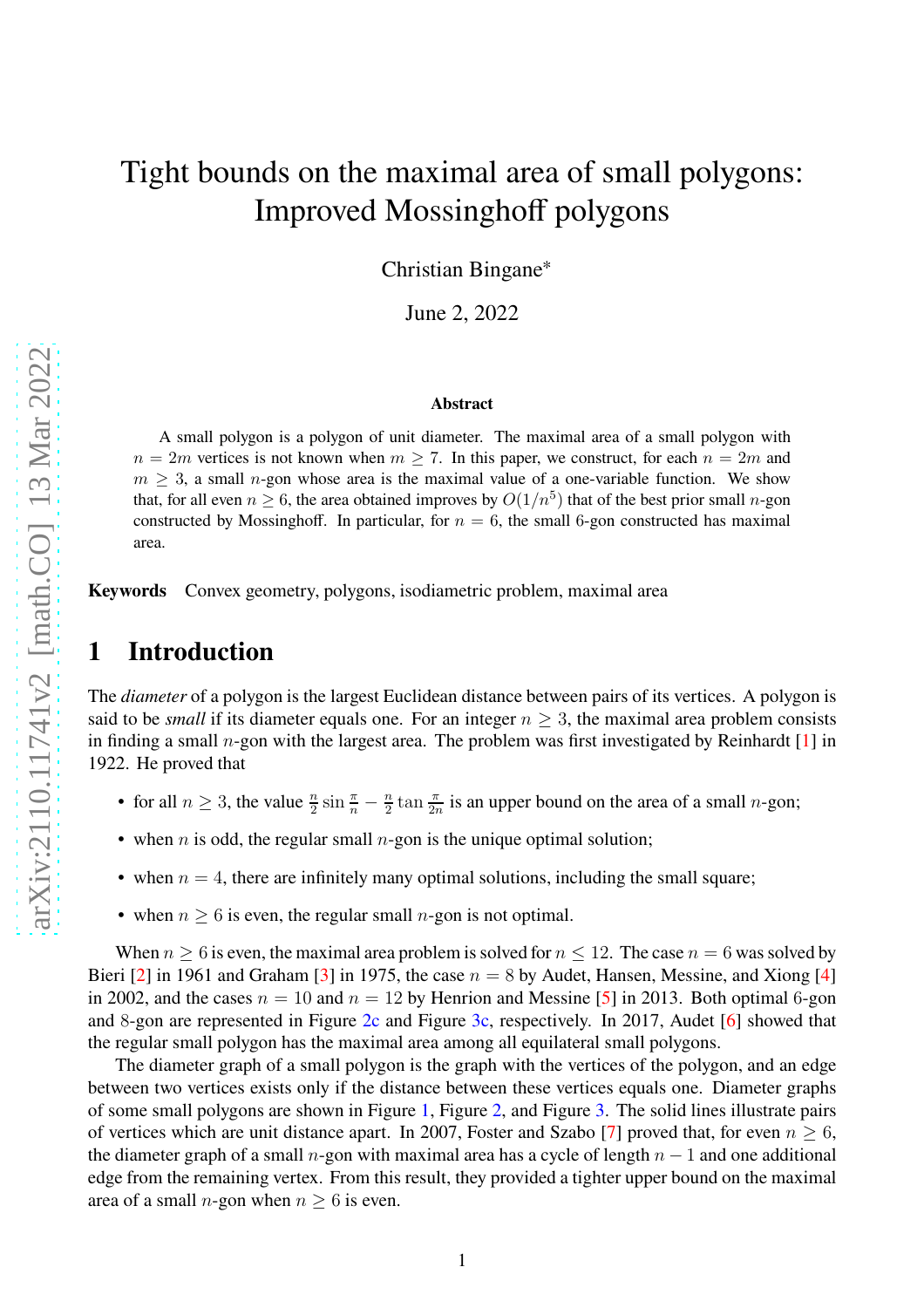<span id="page-1-2"></span>

Figure 1: Two small 4-gons  $(\mathtt{P}_4, A(\mathtt{P}_4))$ 

<span id="page-1-3"></span>

<span id="page-1-0"></span>Figure 2: Three small 6-gons  $(P_6, A(P_6))$ 

<span id="page-1-4"></span>

<span id="page-1-1"></span>Figure 3: Three small 8-gons  $(P_8, A(P_8))$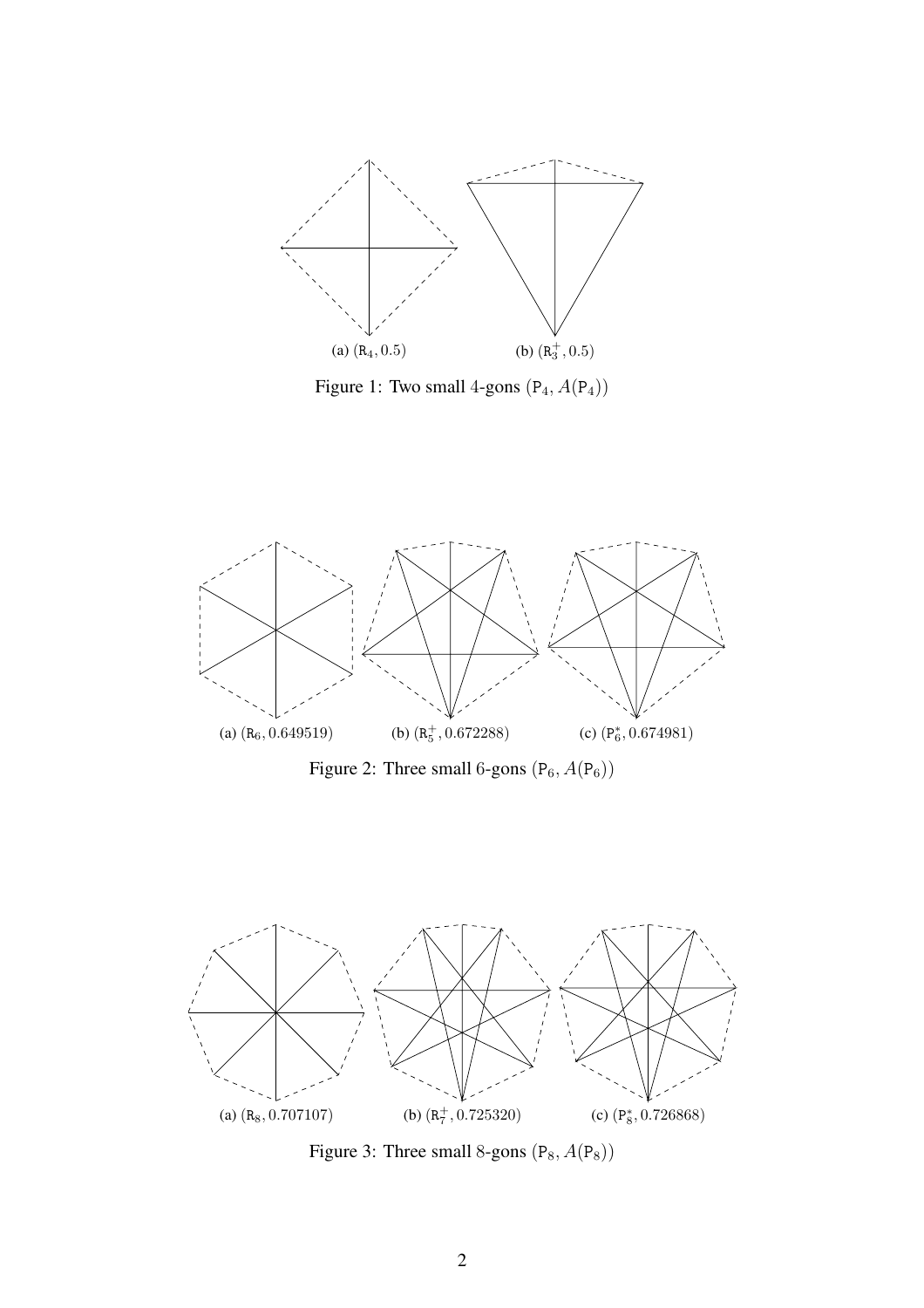For even  $n \geq 8$ , exact solutions in the maximal area problem appear to be presently out of reach. However, tight lower bounds on the maximal area can be obtained analytically. For instance, Mossinghoff [\[8\]](#page-8-7) constructed a family of small *n*-gons, for even  $n \geq 6$ , and proved that the areas obtained cannot be improved for large n by more than  $c/n^3$ , for a certain positive constant c. By contrast, the areas of the regular small *n*-gons cannot be improved for large *n* by more than  $\pi^3/(16n^2)$ when  $n \geq 6$  is even. In this paper, we propose tighter lower bounds on the maximal area of small *n*-gons when  $n \geq 6$  is even. Thus, the main result of this paper is the following:

<span id="page-2-1"></span>**Theorem 1.** *Suppose*  $n = 2m$  *with integer*  $m \geq 3$ *. Let*  $\overline{A}_n := \frac{n}{2} \sin \frac{\pi}{n} - \frac{n-1}{2} \tan \frac{\pi}{2n-2}$  denote an *upper bound on the area*  $A(\mathsf{P}_n)$  *of a small* n-gon  $\mathsf{P}_n$  [\[7\]](#page-8-6)*. Let*  $\mathsf{M}_n$  *denote the small* n-gon constructed *by Mossinghoff [\[8\]](#page-8-7) for the maximal area problem. Then there exists a small n-gon* B<sub>n</sub> *such that* 

$$
\overline{A}_n - A(\mathbf{B}_n) = \frac{(5303 - 456\sqrt{114})\pi^3}{5808n^3} + O\left(\frac{1}{n^4}\right) < \frac{3\pi^3}{40n^3} + O\left(\frac{1}{n^4}\right)
$$

*and*

$$
A(\mathsf{B}_n) - A(\mathsf{M}_n) = \frac{3d\pi^3}{n^5} + O\left(\frac{1}{n^6}\right)
$$

*with*

$$
d = \frac{25\pi^2 (1747646 - 22523\sqrt{114})}{4691093528} + \frac{32717202988 - 3004706459\sqrt{114}}{29464719680}
$$
  
+  $(-1)^{\frac{n}{2}} \frac{15\pi (10124777 - 919131\sqrt{114})}{852926096}$   
= 
$$
\begin{cases} 0.0836582354 \dots & \text{if } n \equiv 2 \text{ mod } 4, \\ 0.1180393778 \dots & \text{if } n \equiv 0 \text{ mod } 4. \end{cases}
$$

*Moreover,*  $B_6$  *is the largest small* 6*-gon.* 

The remainder of this paper is organized as follows. Section [2](#page-2-0) recalls principal results on the maximal area problem. We prove Theorem [1](#page-2-1) in Section [3.](#page-3-0) We conclude the paper in Section [4.](#page-8-8)

## <span id="page-2-0"></span>**2 Areas of small polygons**

Let  $A(P)$  denote the area of a polygon P. Let  $R_n$  denote the regular small n-gon. We have

$$
A(\mathbf{R}_n) = \begin{cases} \frac{n}{2}\sin\frac{\pi}{n} - \frac{n}{2}\tan\frac{\pi}{2n} & \text{if } n \text{ is odd,} \\ \frac{n}{8}\sin\frac{2\pi}{n} & \text{if } n \text{ is even.} \end{cases}
$$

For all even  $n \geq 6$ ,  $A(\mathbf{R}_n) < A(\mathbf{R}_{n-1})$  [\[9\]](#page-9-0). This suggests that  $\mathbf{R}_n$  does not have maximum area for any even  $n \geq 6$ . Indeed, when n is even, we can construct a small n-gon with a larger area than R<sub>n</sub> by adding a vertex at distance 1 along the mediatrix of an angle in  $R_{n-1}$ . We denote this n-gon by  $R_{n-1}^+$ and we have

$$
A(\mathbf{R}_{n-1}^+) = A(\mathbf{R}_{n-1}) + \sin \frac{\pi}{2n-2} - \frac{1}{2} \sin \frac{\pi}{n-1}.
$$

<span id="page-2-2"></span>**Theorem 2** (Reinhardt [\[1\]](#page-8-0), Foster and Szabo [\[7\]](#page-8-6)). *For all*  $n \geq 3$ , *let*  $A_n^*$  *denote the maximal area among all small* n*-gons.*

• When *n* is odd,  $A_n^* = \frac{n}{2}$  $\frac{n}{2}\sin\frac{\pi}{n}-\frac{n}{2}$  $\frac{n}{2}$  tan  $\frac{\pi}{2n}$  is only achieved by  $\mathrm{R}_n$ .

<sup>∗</sup>Département de mathématiques de génie industriel, Polytechnique Montréal, Montreal, QC, Canada. Email: <christian.bingane@polymtl.ca>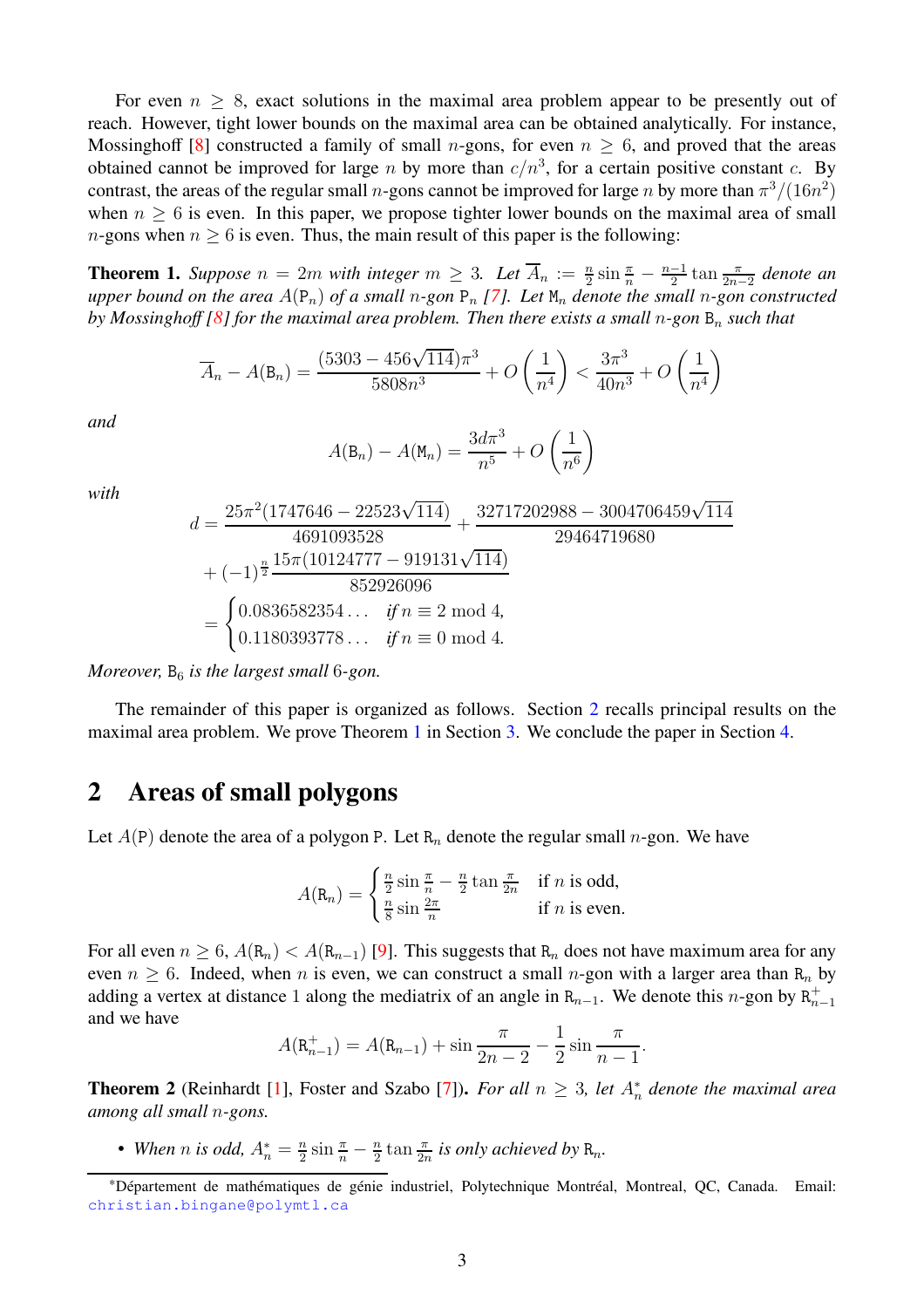<span id="page-3-2"></span>

Figure 4: Mossinghoff polygons  $(M_n, A(M_n))$ 

- $A_4^* = 1/2$  *is achieved by infinitely many* 4-gons, *including*  $R_4$  *and*  $R_3^+$  *illustrated in Figure [1.](#page-1-2)*
- *When* <sup>n</sup> <sup>≥</sup> <sup>6</sup> *is even, the diameter graph of an optimal* <sup>n</sup>*-gon has a cycle of length* <sup>n</sup> <sup>−</sup> <sup>1</sup> *plus one additional edge from the remaining vertex and*  $A_n^* < \overline{A}_n := \frac{n}{2} \sin \frac{\pi}{n} - \frac{n-1}{2} \tan \frac{\pi}{2n-2}$ .

When  $n \geq 6$  is even, the maximal area  $A_n^*$  is known for  $n \leq 12$ . Bieri [\[2\]](#page-8-1) and Graham [\[3\]](#page-8-2) determined analytically that  $A_6^* = 0.674981... > A(R_5^+)$ , and this value is only achieved by the small 6-gon shown in Figure [2c.](#page-1-0) Audet, Hansen, Messine, and Xiong [\[4\]](#page-8-3) proved that  $A_8^* = 0.726868...$  $A(R_7^+)$ , which is only achieved by the small 8-gon represented in Figure [3c.](#page-1-1) Henrion and Messine [\[5\]](#page-8-4) found that  $A_{10}^* = 0.749137... > A(R_9^+)$  and  $A_{12}^* = 0.760729... > A(R_{11}^+).$ 

<span id="page-3-1"></span>**Conjecture 1.** For even  $n \geq 6$ , an optimal *n*-gon has an axis of symmetry corresponding to the pendant edge in its diameter graph.

From Theorem [2,](#page-2-2) we note that  $R_{n-1}^+$  $R_{n-1}^+$  $R_{n-1}^+$  has the optimal diameter graph. Conjecture 1 is only proven for  $n = 6$  and this is due to Yuan [\[10\]](#page-9-1). However, the largest small polygons obtained by [\[4\]](#page-8-3) and [\[5\]](#page-8-4) are a further evidence that the conjecture may be true.

For even  $n \geq 6$ ,  $R_{n-1}^+$  does not provide the tightest lower bound for  $A_n^*$ . Indeed, Mossinghoff [\[8\]](#page-8-7) constructed a family of small  $n$ -gons  $M_n$ , illustrated in Figure [4,](#page-3-2) such that

$$
\overline{A}_n - A(\mathbf{M}_n) = \frac{(5303 - 456\sqrt{114})\pi^3}{5808n^3} + O\left(\frac{1}{n^4}\right) < \frac{3\pi^3}{40n^3} + O\left(\frac{1}{n^4}\right)
$$

for all even  $n \geq 6$ . On the other hand,

$$
\overline{A}_n - A(\mathbf{R}_n) = \frac{\pi^3}{16n^2} + O\left(\frac{1}{n^3}\right),
$$

$$
\overline{A}_n - A(\mathbf{R}_{n-1}^+) = \frac{5\pi^3}{48n^3} + O\left(\frac{1}{n^4}\right)
$$

for all even  $n \ge 6$ . In the next section, we propose a tighter lower bound for  $A_n^*$ .

#### <span id="page-3-0"></span>**3 Proof of Theorem [1](#page-2-1)**

For all  $n = 2m$  with integer  $m \geq 3$ , consider a small n-gon  $P_n$  having the optimal diameter graph: an  $(n-1)$ -length cycle  $v_0 - v_1 - \ldots - v_k - \ldots - v_{\frac{n}{2}-1} - v_{\frac{n}{2}} - \ldots - v_{n-k-1} - \ldots - v_{n-2} - v_0$  plus the pendant edge v<sub>0</sub> − v<sub>n−1</sub>, as illustrated in Figure [5.](#page-4-0) We assume that P<sub>n</sub> has the edge v<sub>0</sub> − v<sub>n−1</sub> as axis of symmetry.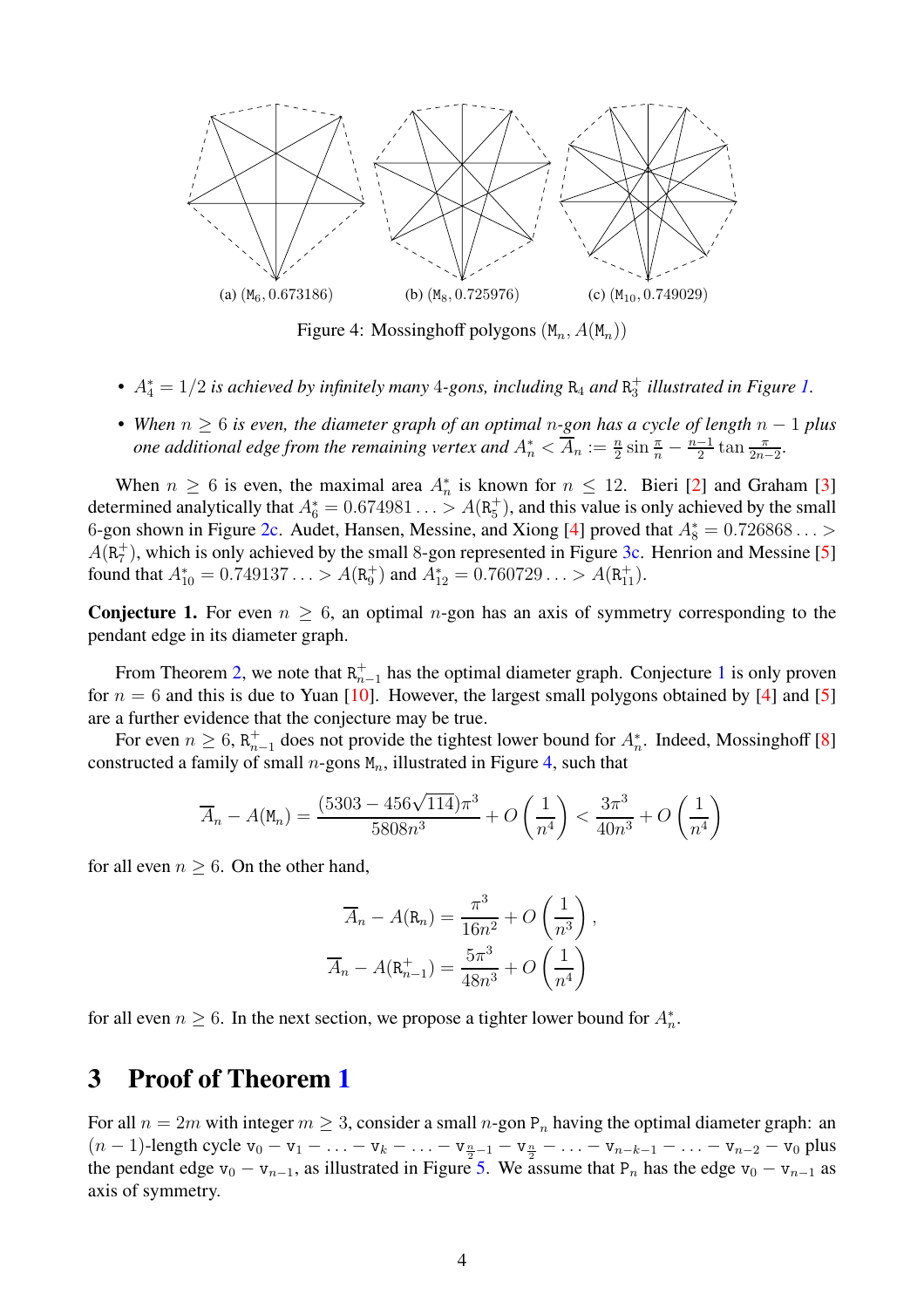<span id="page-4-0"></span>

Figure 5: Definition of variables  $\alpha_0, \alpha_1, \dots, \alpha_{\frac{n}{2}-1}$ : Case of  $n = 8$  vertices

We use cartesian coordinates to describe the n-gon  $P_n$ , assuming that a vertex  $v_k$ ,  $k = 0, 1, \ldots, n-1$ 1, is positioned at abscissa  $x_k$  and ordinate  $y_k$ . Placing the vertex  $v_0$  at the origin, we set  $x_0 = y_0 = 0$ . We also assume that  $P_n$  is in the half-plane  $y \ge 0$ .

Let us place the vertex  $v_{n-1}$  at  $(0, 1)$  in the plane. Let  $\alpha_0 = \angle v_{n-1}v_0v_1$  and for all  $k =$  $1, 2, \ldots, n/2-1, \alpha_k = \angle \mathbf{v}_{k-1} \mathbf{v}_k \mathbf{v}_{k+1}$ . Since  $P_n$  is symmetric, we have

<span id="page-4-1"></span>
$$
\sum_{k=0}^{n/2-1} \alpha_k = \frac{\pi}{2},
$$
 (1)

<span id="page-4-2"></span>and

$$
x_k = \sum_{i=0}^{k-1} (-1)^i \sin\left(\sum_{j=0}^i \alpha_j\right) \qquad = -x_{n-k-1} \qquad \forall k = 1, 2, \dots, \frac{n}{2} - 1,\qquad(2a)
$$

$$
y_k = \sum_{i=0}^{k-1} (-1)^i \cos\left(\sum_{j=0}^i \alpha_j\right) \qquad = y_{n-k-1} \qquad \forall k = 1, 2, \dots, \frac{n}{2} - 1. \tag{2b}
$$

Since the edge  $v_{\frac{n}{2}-1} - v_{\frac{n}{2}}$  is horizontal and  $||v_{\frac{n}{2}-1} - v_{\frac{n}{2}}|| = 1$ , we also have

<span id="page-4-4"></span><span id="page-4-3"></span>
$$
x_{\frac{n}{2}-1} = (-1)^{\frac{n}{2}}/2 = -x_{\frac{n}{2}}.\tag{3}
$$

If  $A_1$  denote the area of the triangle v<sub>0</sub>v<sub>1</sub>v<sub>n−1</sub> and  $A_k$  the area of the triangle v<sub>0</sub>v<sub>k+1</sub>v<sub>k−1</sub> for all  $k = 2, 3, \dots, n/2 - 1$ , then the area of  $P_n$  is  $A = \sum_{k=1}^{n/2-1} 2A_k$ . From [\(1\)](#page-4-1) and [\(2\)](#page-4-2), we have

2A<sup>1</sup> = x<sup>1</sup> = sin α0, (4a) 2A<sup>k</sup> = xk+1y<sup>k</sup>−<sup>1</sup> − yk+1x<sup>k</sup>−<sup>1</sup>

$$
zA_k = x_{k+1}y_{k-1} - y_{k+1}x_{k-1}
$$
  
=  $\sin \alpha_k + 2(-1)^k \left( x_k \sin \left( \sum_{j=0}^{k-1} \alpha_j + \frac{\alpha_k}{2} \right) + y_k \cos \left( \sum_{j=0}^{k-1} \alpha_j + \frac{\alpha_k}{2} \right) \right) \sin \frac{\alpha_k}{2}$  (4b)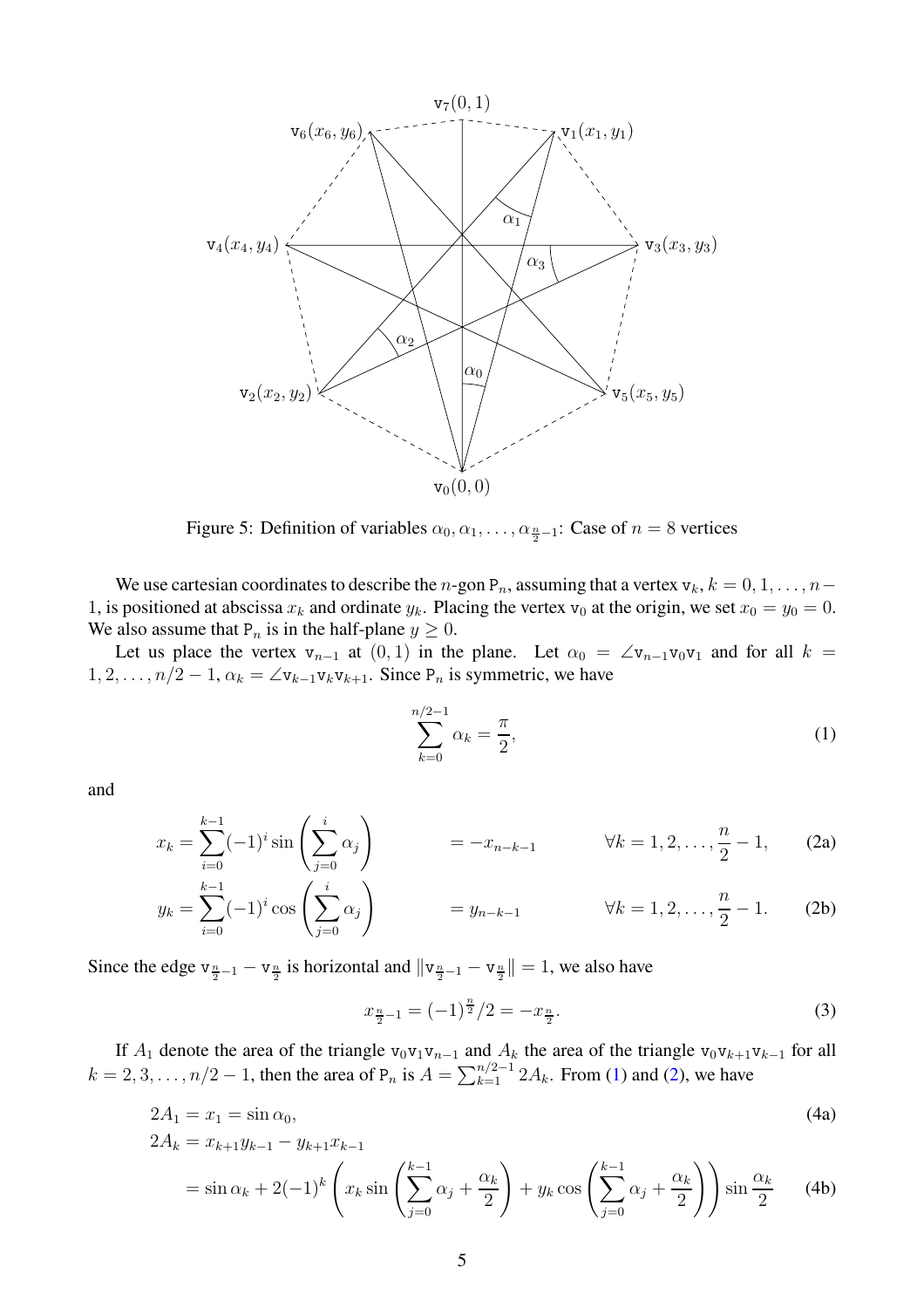for all  $k = 2, 3, \ldots, n/2 - 1$ . Then one can construct a large small n-gon by maximizing the area A over  $n/2$  variables  $\alpha_0, \alpha_1, \ldots, \alpha_{\frac{n}{2}-1}$  subject to [\(1\)](#page-4-1) and [\(3\)](#page-4-3). Instead, we are going to use the same approach as Mossinghoff  $[8]$  to obtain a large small *n*-gon with fewer variables.

Now, suppose  $\alpha_0 = \alpha$ ,  $\alpha_1 = \beta + \gamma$ ,  $\alpha_2 = \beta - \gamma$ , and  $\alpha_k = \beta$  for all  $k = 3, 4, \ldots, n/2 - 1$ . Then [\(1\)](#page-4-1) becomes

<span id="page-5-2"></span><span id="page-5-1"></span><span id="page-5-0"></span>
$$
\alpha + \left(\frac{n}{2} - 1\right)\beta = \frac{\pi}{2}.\tag{5}
$$

Coordinates  $(x_k, y_k)$  in [\(2\)](#page-4-2) are given by

$$
x_1 = \sin \alpha, \tag{6a}
$$

$$
y_1 = \cos \alpha, \tag{6b}
$$

$$
x_2 = \sin \alpha - \sin(\alpha + \beta + \gamma),\tag{6c}
$$

$$
y_2 = \cos \alpha - \cos(\alpha + \beta + \gamma),\tag{6d}
$$

$$
x_k = x_2 + \sum_{j=3}^k (-1)^{j-1} \sin(\alpha + (j-1)\beta)
$$
  
=  $x_2 + \frac{\sin(\alpha + 3\frac{\beta}{2}) - (-1)^k \sin(\alpha + (2k-1)\frac{\beta}{2})}{2 \cos\frac{\beta}{2}}$   $\forall k = 3, 4, ..., \frac{n}{2} - 1,$  (6e)

$$
y_k = y_2 + \sum_{j=3}^k (-1)^{j-1} \cos(\alpha + (j-1)\beta)
$$
  
=  $y_2 + \frac{\cos(\alpha + 3\frac{\beta}{2}) - (-1)^k \cos(\alpha + (2k-1)\frac{\beta}{2})}{2 \cos\frac{\beta}{2}}$   $\forall k = 3, 4, ..., \frac{n}{2} - 1.$  (6f)

From  $(3)$ ,  $(6c)$ ,  $(6e)$ , and  $(5)$ , we deduce that

<span id="page-5-3"></span>
$$
\sin(\alpha + \beta + \gamma) = \sin \alpha + \frac{\sin\left(\alpha + 3\frac{\beta}{2}\right)}{2\cos\frac{\beta}{2}}.
$$
\n(7)

The areas  $A_k$  in [\(4\)](#page-4-4) determined by  $\alpha$ ,  $\beta$ , and  $\gamma$  are

$$
2A_1 = \sin \alpha,
$$
  
\n
$$
2A_2 = \sin(2\beta) - \sin(\beta + \gamma),
$$
  
\n
$$
2A_k = \sin \beta + 2(-1)^k \left( x_k \sin \left( \alpha + (2k - 1)\frac{\beta}{2} \right) + y_k \cos \left( \alpha + (2k - 1)\frac{\beta}{2} \right) \right) \sin \frac{\beta}{2}
$$
  
\n
$$
= \sin \beta - \tan \frac{\beta}{2} + 2(-1)^{k-1} \left( 2 \sin \frac{\beta + \gamma}{2} \sin \left( (k - 1)\beta - \frac{\gamma}{2} \right) - \frac{\cos((k - 2)\beta)}{2 \cos \frac{\beta}{2}} \right) \sin \frac{\beta}{2}
$$

for all  $k = 3, 4, \ldots, n/2 - 1$ . Using [\(7\)](#page-5-3), it follows that

$$
\sum_{k=3}^{n/2-1} 2A_k = \left(\frac{n}{2} - 3\right) \left(\sin \beta - \tan \frac{\beta}{2}\right) + \left(\cos(\beta - \gamma) - \cos(2\beta) - \frac{1}{2}\right) \tan \frac{\beta}{2}.
$$

Thus,

<span id="page-5-4"></span>
$$
A = \sin \alpha + \sin(2\beta) - \sin(\beta + \gamma)
$$
  
+  $\left(\frac{n}{2} - 3\right) \left(\sin \beta - \tan \frac{\beta}{2}\right) + \left(\cos(\beta - \gamma) - \cos(2\beta) - \frac{1}{2}\right) \tan \frac{\beta}{2}.$  (8)

Note that, for  $n = 6$ , we have  $A = \sin \alpha + \sin(2\beta) - \sin(\beta + \gamma)$ .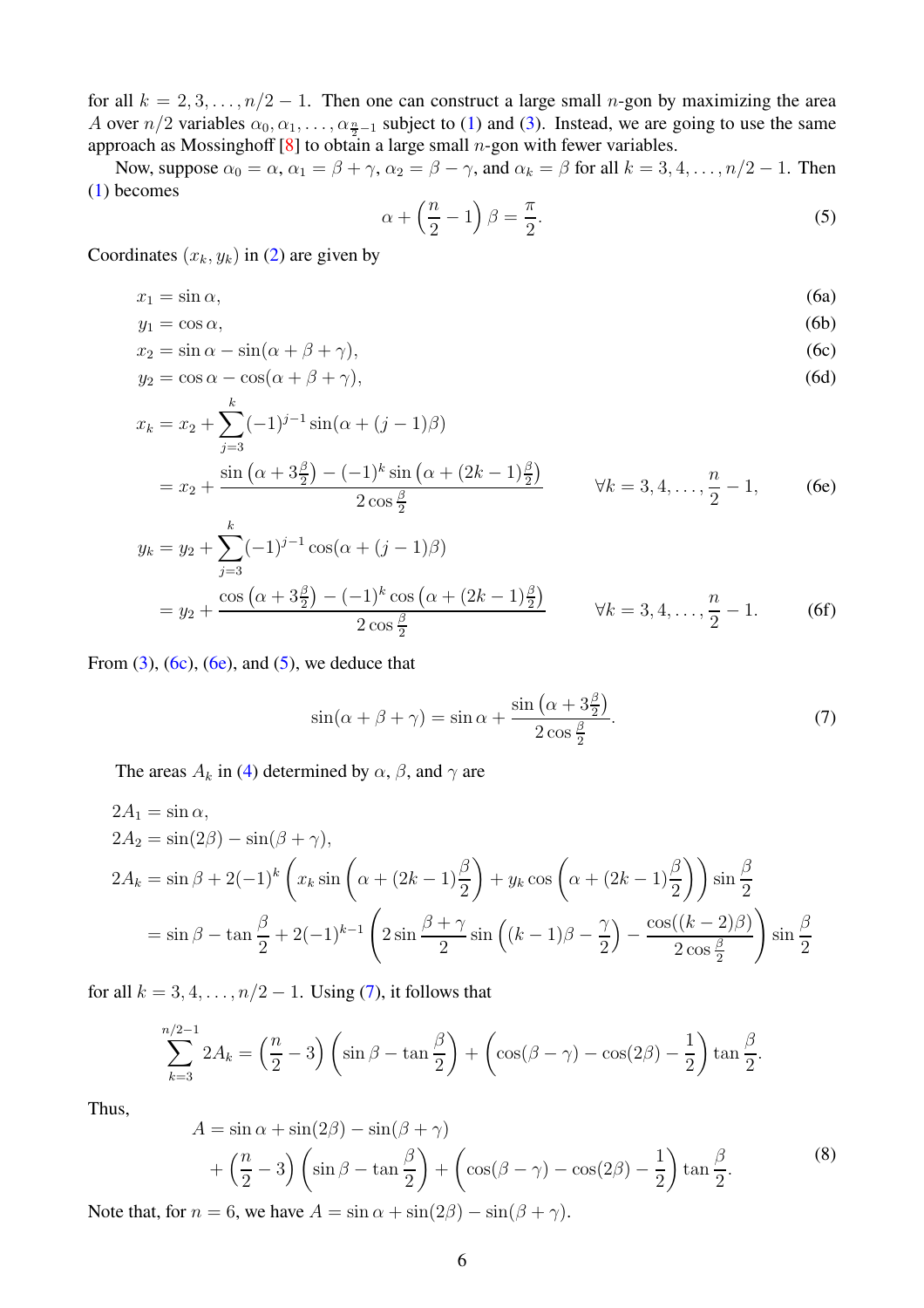With [\(5\)](#page-5-2) and [\(7\)](#page-5-3), the area A in [\(8\)](#page-5-4) can be considered as a one-variable function  $f(\alpha)$ . For instance, for  $\alpha = \frac{\pi}{2n}$  $\frac{\pi}{2n-2}$ , we have  $\beta = \frac{\pi}{n-2}$  $\frac{\pi}{n-1}$ ,  $\gamma = 0$ , and  $f\left(\frac{\pi}{2n}\right)$  $\left( \frac{\pi}{2n-2} \right) = A(\mathbf{R}_{n-1}^+)$ . We may now search for a value of  $\alpha \in \left[\frac{\pi}{2n}\right]$  $\frac{\pi}{2n-2}, \frac{\pi}{n}$  $\frac{\pi}{n}$  that maximizes this function. An asymptotic analysis produces that, for large n,  $f(\alpha)$ is maximized at  $\hat{\alpha}(n)$  satisfying

$$
\hat{\alpha}(n) = \frac{a\pi}{n} + \frac{b\pi}{n^2} - \frac{c\pi}{n^3} + O\left(\frac{1}{n^4}\right),
$$

where 
$$
a = \frac{2\sqrt{114}-7}{22} = 0.652461...
$$
,  $b = \frac{84a^2-272a+175}{4(22a+7)} = \frac{3521\sqrt{114}-34010}{9196} = 0.389733...$ , and

$$
c = \frac{(7792a^4 + 16096a^3 + 2568a^2 - 6248a + 223)\pi^2}{768(22a + 7)} - \frac{226a^2 + 84ab - 22b^2 - 542a - 136b + 303}{2(22a + 7)}
$$
  
= 
$$
\frac{17328(663157 + 3161\pi^2) - (1088031703 - 3918085\pi^2)\sqrt{114}}{507398496} = 1.631188...
$$

Let  $B_n$  denote the *n*-gon obtained by setting  $\alpha = \hat{\alpha}(n)$ . We have

$$
\beta = \hat{\beta}(n) = \frac{\pi}{n} + \frac{2(1-a)\pi}{n^2} + O\left(\frac{1}{n^3}\right),
$$
  

$$
\gamma = \hat{\gamma}(n) = \frac{(2a-1)\pi}{4n} + \frac{(a+b-1)\pi}{2n^2} + O\left(\frac{1}{n^3}\right),
$$

and the area of  $B_n$  is

$$
A(\mathbf{B}_n) = f(\hat{\alpha}(n))
$$
  
=  $\frac{\pi}{4} - \frac{5\pi^3}{48n^2} - \frac{(5545 - 456\sqrt{114})\pi^3}{5808n^3} - \left(\frac{7(13817 - 1281\sqrt{114})}{10648} - \frac{\pi^2}{480}\right) \frac{\pi^3}{n^4}$   
-  $\left(\frac{23\pi^2(351468\sqrt{114} - 2868731)}{618435840} + \frac{4013754104 - 375661161\sqrt{114}}{53410368}\right) \frac{\pi^3}{n^5} + O\left(\frac{1}{n^6}\right),$ 

which implies

$$
\overline{A}_n - A(\mathbf{B}_n) = \frac{(5303 - 456\sqrt{114})\pi^3}{5808n^3} + \frac{(192107 - 17934\sqrt{114})\pi^3}{21296n^4} + O\left(\frac{1}{n^5}\right).
$$

<span id="page-6-0"></span>By construction,  $B_n$  is small. We illustrate  $B_n$  for some n in Figure [6.](#page-6-0)



Figure 6: Polygons  $(B_n, A(B_n))$  defined in Theorem [1](#page-2-1)

Mossinghoff's small n-gons  $M_n$ ,  $n = 2m$  and  $m \ge 3$ , constructed in [\[8\]](#page-8-7) for the maximal area problem were obtained as follows. He first supposed that  $\alpha_0 = \alpha$ ,  $\alpha_1 = \beta + \gamma$ ,  $\alpha_2 = \beta - \gamma$ ,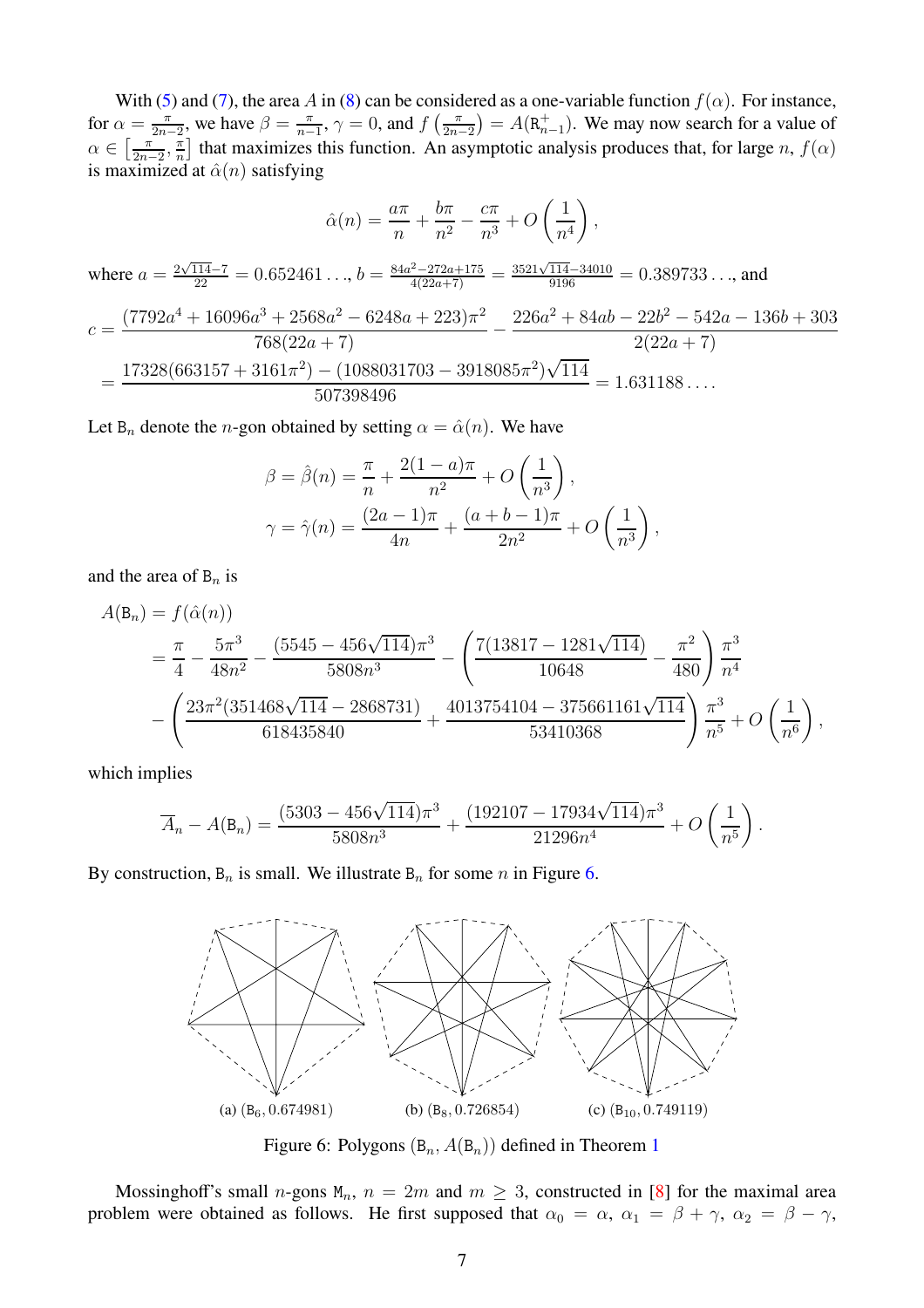and  $\alpha_k = \beta$  for all  $k = 3, 4, \ldots, n/2 - 3$ . Then he set  $\alpha = \frac{a\pi}{n} + \frac{t\pi}{n^2}$ ,  $\beta = \frac{\pi}{n} + \frac{2(1-a)\pi}{n^2}$ , and  $\gamma=\frac{(2a-1)\pi}{4n}+\frac{(a+t-1)\pi}{2n^2}$ , with

$$
t = \frac{4(7a^2 - 32a + 25)}{44a + 27} + (-1)^{\frac{n}{2}} \frac{15\pi (8a^3 + 12a^2 - 2a - 3)}{32(44a + 27)}
$$
  
= 
$$
\frac{103104\sqrt{114} - 998743}{200255} + (-1)^{\frac{n}{2}} \frac{15\pi (347\sqrt{114} - 714)}{1762244}
$$
  
= 
$$
\begin{cases} 0.429901 \dots & \text{if } n \equiv 2 \text{ mod } 4, \\ 0.589862 \dots & \text{if } n \equiv 0 \text{ mod } 4. \end{cases}
$$

Note that we do not require  $\alpha_{\frac{n}{2}-2} = \alpha_{\frac{n}{2}-1} = \beta$  in  $M_n$ . The area of  $M_n$  is given by

$$
A(\mathbf{M}_n) = \frac{\pi}{4} - \frac{5\pi^3}{48n^2} - \frac{(5545 - 456\sqrt{114})\pi^3}{5808n^3} - \left(\frac{7(13817 - 1281\sqrt{114})}{10648} - \frac{\pi^2}{480}\right)\frac{\pi^3}{n^4}
$$

$$
- \left(\frac{\pi^2(28622156724\sqrt{114} - 177320884133)}{2251724893440} + \frac{182558364974 - 17072673147\sqrt{114}}{2326162080}\right)
$$

$$
+ (-1)^{\frac{n}{2}} \frac{45\pi(1012477 - 919131\sqrt{114})}{852926096}\right) \frac{\pi^3}{n^5} + O\left(\frac{1}{n^6}\right),
$$

Therefore,

$$
A(\mathsf{B}_n) - A(\mathsf{M}_n) = \frac{3d\pi^3}{n^5} + O\left(\frac{1}{n^6}\right)
$$

with

$$
d = \frac{25\pi^2 (1747646 - 22523\sqrt{114})}{4691093528} + \frac{32717202988 - 3004706459\sqrt{114}}{29464719680}
$$
  
+  $(-1)^{\frac{n}{2}} \frac{15\pi (10124777 - 919131\sqrt{114})}{852926096}$   
= 
$$
\begin{cases} 0.0836582354 \dots & \text{if } n \equiv 2 \text{ mod } 4, \\ 0.1180393778 \dots & \text{if } n \equiv 0 \text{ mod } 4. \end{cases}
$$

We can also note that, for some parameter  $u$ ,

$$
A(\mathsf{B}_n) - f\left(\frac{a\pi}{n} + \frac{u\pi}{n^2}\right) = \begin{cases} \frac{(u-b)^2\pi^3\sqrt{114}}{8n^5} + O\left(\frac{1}{n^6}\right) & \text{if } u \neq b, \\ \frac{c^2\pi^3\sqrt{114}}{8n^7} + O\left(\frac{1}{n^8}\right) & \text{if } u = b. \end{cases}
$$

This completes the proof of Theorem [1.](#page-2-1)

Table [1](#page-8-9) shows the areas of  $B_n$ , along with the optimal values  $\hat{\alpha}(n)$ , the upper bounds  $\overline{A}_n$ , the areas of  $R_n$ ,  $R_{n-1}^+$ , and  $M_n$  for  $n = 2m$  and  $3 \le m \le 12$ . We also report the areas of the small n-gons  $M'_n$ obtained by setting  $\alpha = \frac{a\pi}{n} + \frac{t\pi}{n^2}$  in [\(8\)](#page-5-4), i.e.,  $A(M'_n) = f\left(\frac{a\pi}{n} + \frac{t\pi}{n^2}\right)$ . Values in the table are rounded at the last printed digit. As suggested by Theorem [1,](#page-2-1) when n is even,  $B_n$  provides a tighter lower bound on the maximal area  $A_n^*$  compared to the best prior small n-gon  $M_n$ . For instance, we can note that  $A(\mathsf{B}_6) = A_6^*$ . We also remark that  $A(\mathsf{M}_n) < A(\mathsf{M}'_n)$  for all even  $n \geq 8$ .

All polygons presented in this work and in  $[11–15]$  $[11–15]$  were implemented as a MATLAB package: OPTIGON [\[16\]](#page-9-4), which is freely available at <https://github.com/cbingane/optigon>. In OPTIGON, we provide MATLAB functions that give the coordinates of their vertices. One can also find an algorithm developed in  $[11]$  to find an estimate of the maximal area of a small n-gon when  $n \geq 6$  is even.

П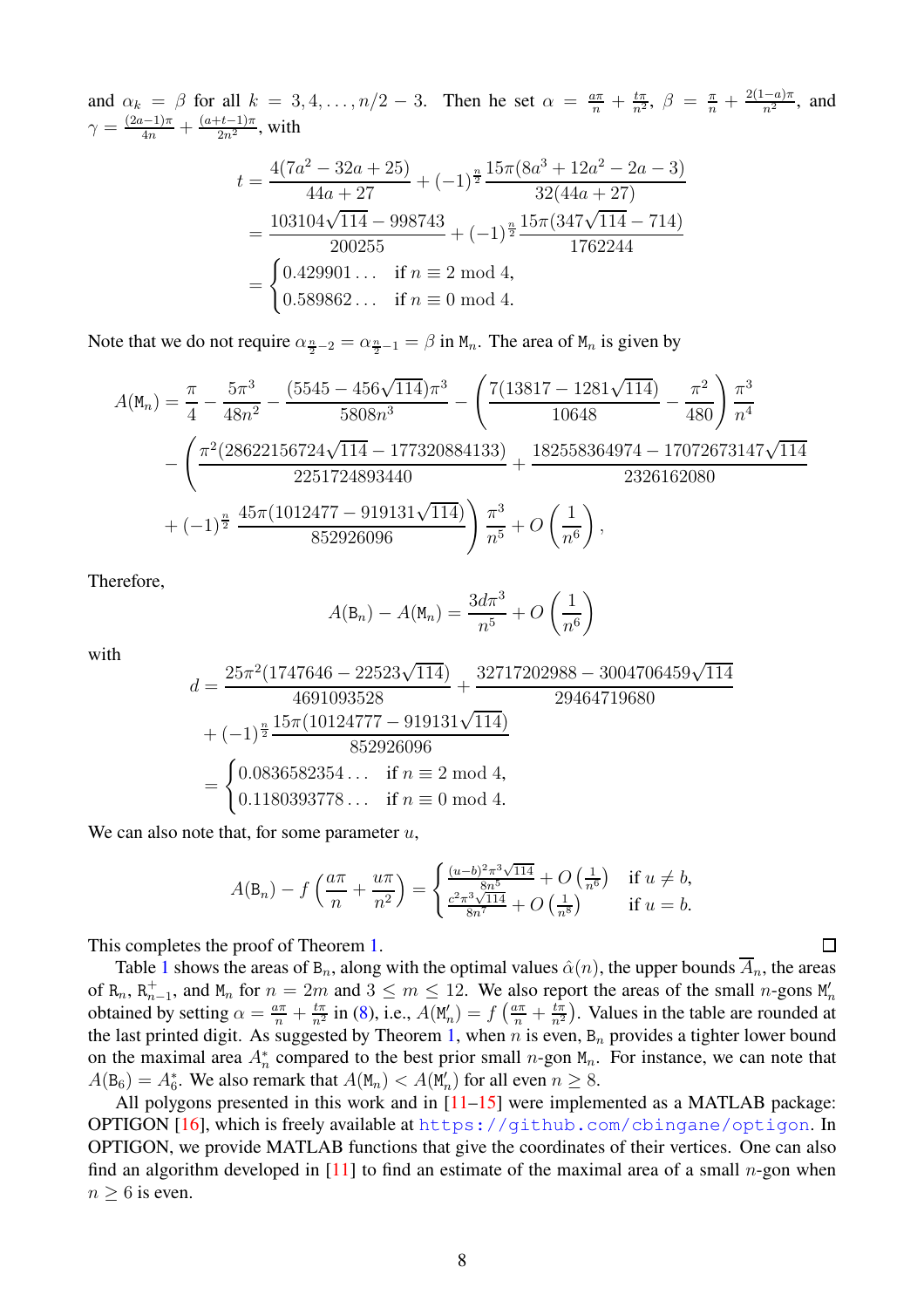Table 1: Areas of  $B_n$ 

<span id="page-8-9"></span>

| $\boldsymbol{n}$ | $\hat{\alpha}(n)$ | $A(\mathbf{R}_n)$ | $A(R_{n-1}^+)$ | $A(M_n)$     | $A(\mathsf{M}'_n)$ | $A(\mathsf{B}_n)$ | $\overline{A}_n$ |
|------------------|-------------------|-------------------|----------------|--------------|--------------------|-------------------|------------------|
| 6                | 0.3509301889      | 0.6495190528      | 0.6722882584   | 0.6731855653 | 0.6731855653       | 0.6749814429      | 0.6877007594     |
| 8                | 0.2649613582      | 0.7071067812      | 0.7253199909   | 0.7259763468 | 0.7264449921       | 0.7268542719      | 0.7318815691     |
| 10               | 0.2119285702      | 0.7347315654      | 0.7482573378   | 0.7490291363 | 0.7490910913       | 0.7491189262      | 0.7516135587     |
| 12               | 0.1762667716      | 0.7500000000      | 0.7601970055   | 0.7606471438 | 0.7606885130       | 0.7607153082      | 0.7621336536     |
| 14               | 0.1507443724      | 0.7592965435      | 0.7671877750   | 0.7675035228 | 0.7675178190       | 0.7675203660      | 0.7684036467     |
| 16               | 0.1316139556      | 0.7653668647      | 0.7716285345   | 0.7718386481 | 0.7718489998       | 0.7718535572      | 0.7724408116     |
| 18               | 0.1167583322      | 0.7695453225      | 0.7746235089   | 0.7747776809 | 0.7747819422       | 0.7747824059      | 0.7751926059     |
| 20               | 0.1048968391      | 0.7725424859      | 0.7767382147   | 0.7768497848 | 0.7768531741       | 0.7768543958      | 0.7771522071     |
| 22               | 0.0952114547      | 0.7747645313      | 0.7782865351   | 0.7783722564 | 0.7783738385       | 0.7783739622      | 0.7785970008     |
| 24               | 0.0871560675      | 0.7764571353      | 0.7794540033   | 0.7795196190 | 0.7795209668       | 0.7795213955      | 0.7796927566     |

# <span id="page-8-8"></span>**4 Conclusion**

Tighter lower bounds on the maximal area of small  $n$ -gons were provided when  $n$  is even. For each  $n = 2m$  with integer  $m \geq 3$ , we constructed a small n-gon  $B_n$  whose area is the maximum value of a one-variable function. For all even  $n \geq 6$ , the area of  $B_n$  is greater than that of the best prior small *n*-gon constructed by Mossinghoff. Furthermore, for  $n = 6$ ,  $B_6$  is the largest small 6-gon.

# **Acknowledgements**

The author thanks Charles Audet, Professor at Polytechnique Montréal, for helpful discussions on extremal small polygons and helpful comments on early drafts of this paper.

### <span id="page-8-0"></span>**References**

- [1] K. Reinhardt, "Extremale polygone gegebenen durchmessers," *Jahresbericht der Deutschen Mathematiker-Vereinigung*, vol. 31, pp. 251–270, 1922.
- <span id="page-8-2"></span><span id="page-8-1"></span>[2] H. Bieri, "Ungelöste probleme: Zweiter nachtrag zu nr. 12," *Elem. Math*, vol. 16, pp. 105–106, 1961.
- [3] R. L. Graham, "The largest small hexagon," *Journal of Combinatorial Theory, Series A*, vol. 18, no. 2, pp. 165–170, 1975.
- <span id="page-8-3"></span>[4] C. Audet, P. Hansen, F. Messine, and J. Xiong, "The largest small octagon," *Journal of Combinatorial Theory, Series A*, vol. 98, no. 1, pp. 46–59, 2002.
- <span id="page-8-4"></span>[5] D. Henrion and F. Messine, "Finding largest small polygons with GloptiPoly," *Journal of Global Optimization*, vol. 56, no. 3, pp. 1017–1028, 2013.
- <span id="page-8-5"></span>[6] C. Audet, "Maximal area of equilateral small polygons," *The American Mathematical Monthly*, vol. 124, no. 2, pp. 175–178, 2017.
- <span id="page-8-6"></span>[7] J. Foster and T. Szabo, "Diameter graphs of polygons and the proof of a conjecture of Graham," *Journal of Combinatorial Theory, Series A*, vol. 114, no. 8, pp. 1515–1525, 2007.
- <span id="page-8-7"></span>[8] M. J. Mossinghoff, "Isodiametric problems for polygons," *Discrete & Computational Geometry*, vol. 36, no. 2, pp. 363–379, 2006.